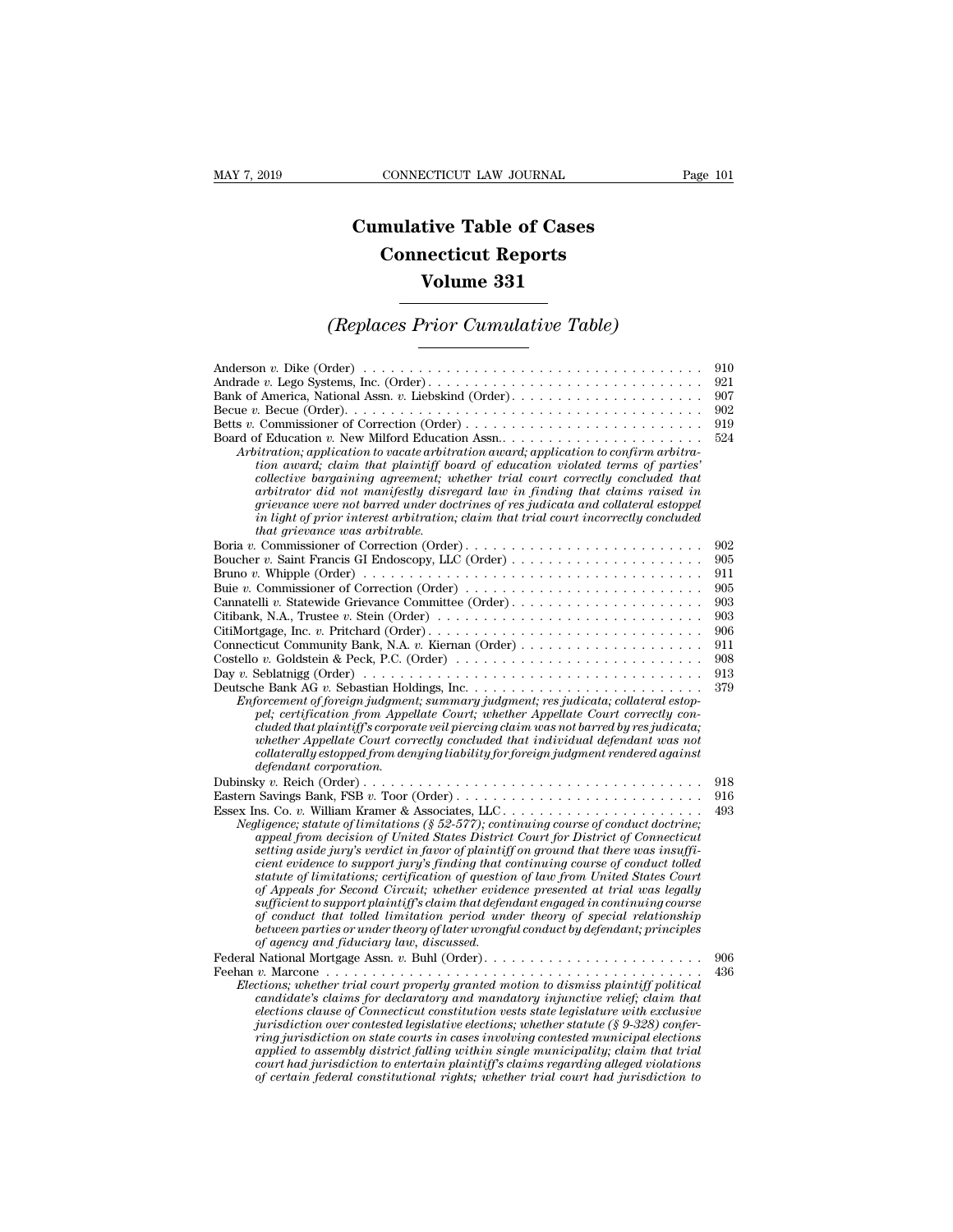| Page 102<br>CONNECTICUT LAW JOURNAL                                                                                                                                                                                                                                                                                                                                                                                                                                                                                                                                                                                                                                                                                                                                                                                                                                                                                                                                                                                                                                                                                                                                                                                                                                                                                                                                        | MAY 7, 2019       |
|----------------------------------------------------------------------------------------------------------------------------------------------------------------------------------------------------------------------------------------------------------------------------------------------------------------------------------------------------------------------------------------------------------------------------------------------------------------------------------------------------------------------------------------------------------------------------------------------------------------------------------------------------------------------------------------------------------------------------------------------------------------------------------------------------------------------------------------------------------------------------------------------------------------------------------------------------------------------------------------------------------------------------------------------------------------------------------------------------------------------------------------------------------------------------------------------------------------------------------------------------------------------------------------------------------------------------------------------------------------------------|-------------------|
|                                                                                                                                                                                                                                                                                                                                                                                                                                                                                                                                                                                                                                                                                                                                                                                                                                                                                                                                                                                                                                                                                                                                                                                                                                                                                                                                                                            |                   |
| temporarily enjoin defendant state officers from canvassing votes and declaring<br>winner in election; whether appeals from trial court's temporary injunction were<br>rendered moot by passage of statutory $(§ 9-319)$ deadline for canvass of votes.                                                                                                                                                                                                                                                                                                                                                                                                                                                                                                                                                                                                                                                                                                                                                                                                                                                                                                                                                                                                                                                                                                                    | 904<br>918        |
| Workers' compensation; single-member limited liability companies; denial and dis-<br>missal of claim for concurrent employment benefits pursuant to provision $(\S 31 -$<br>310) of Workers' Compensation Act (§ 31-275 et seq.) by Workers' Compensation<br>Commissioner; appeal to Compensation Review Board; board's affirmance of<br>commissioner's decision; whether board, in upholding commissioner's decision,<br>properly reasoned that, because limited liability company of which plaintiff was<br>only member allegedly did not maintain appropriate corporate formalities, its<br>status as limited liability company had to be disregarded; whether chairman of<br>Workers' Compensation Commission had authority to adopt conclusive presump-<br>tion that members of single-member limited liability companies are not their<br>employees for purposes of act; whether board incorrectly concluded that plaintiff<br>was not employee of limited liability company and, therefore, was not entitled<br>to concurrent employment benefits pursuant to $\S 31-310$ .                                                                                                                                                                                                                                                                                         | 903<br>921<br>289 |
| Ham v. Commissioner of Correction (Order) $\dots \dots \dots \dots \dots \dots \dots \dots \dots \dots$                                                                                                                                                                                                                                                                                                                                                                                                                                                                                                                                                                                                                                                                                                                                                                                                                                                                                                                                                                                                                                                                                                                                                                                                                                                                    | 904<br>912<br>385 |
| Probate appeal; whether trial court properly dismissed plaintiff's appeal from Probate<br>Court's denial of motion to dismiss quardianship proceedings; whether Probate<br>Court had jurisdiction to monitor or approve use of money from September 11th<br>Victim Compensation Fund previously paid to plaintiff as representative payee<br>for benefit of minor child; history and purpose of September 11th Victim Compen-<br>sation Fund, discussed.                                                                                                                                                                                                                                                                                                                                                                                                                                                                                                                                                                                                                                                                                                                                                                                                                                                                                                                   |                   |
| Jacobson v. Commissioner of Correction (Order)                                                                                                                                                                                                                                                                                                                                                                                                                                                                                                                                                                                                                                                                                                                                                                                                                                                                                                                                                                                                                                                                                                                                                                                                                                                                                                                             | 909<br>901        |
|                                                                                                                                                                                                                                                                                                                                                                                                                                                                                                                                                                                                                                                                                                                                                                                                                                                                                                                                                                                                                                                                                                                                                                                                                                                                                                                                                                            | 917               |
|                                                                                                                                                                                                                                                                                                                                                                                                                                                                                                                                                                                                                                                                                                                                                                                                                                                                                                                                                                                                                                                                                                                                                                                                                                                                                                                                                                            | 904               |
| Action seeking, inter alia, damages and injunctive relief pursuant to federal statute<br>$(42 \text{ U.S.C. } § 1983)$ ; alleged taking of property in violation of federal and state<br>constitutions; motion to dismiss; motion for summary judgment; certification<br>from Appellate Court; whether Appellate Court improperly upheld trial court's<br>dismissal of plaintiff's § 1983 claims for lack of subject matter jurisdiction on<br>ground that plaintiff was required but failed to exhaust state administrative<br>remedies prior to bringing § 1983 claims in state court; reviewability of alterna-<br>tive ground for affirming Appellate Court's judgment that plaintiff's takings<br>claims were not ripe for judicial review because there purportedly had not been<br>final administrative decision; Laurel Park, Inc. v. Pac (194 Conn. 677) and Pet<br>v. Dept. of Health Services (207 Conn. 346), to extent they held that exhaustion<br>of state administrative remedies is jurisdictional prerequisite to filing of $§$ 1983<br>action for injunctive relief, overruled; this court's conclusion in Port Clinton<br>Associates v. Board of Selectmen (217 Conn. 588) that lack of final administrative<br>decision in § 1983 action alleging unlawful taking is jurisdictional defect that<br>may be raised for first time on appeal, abandoned. | 404               |
| Margarita O. v. Irazu (Order) $\ldots \ldots \ldots \ldots \ldots \ldots \ldots \ldots \ldots \ldots \ldots \ldots \ldots$                                                                                                                                                                                                                                                                                                                                                                                                                                                                                                                                                                                                                                                                                                                                                                                                                                                                                                                                                                                                                                                                                                                                                                                                                                                 | 908<br>914        |
| McClain v. Commissioner of Correction (Order)                                                                                                                                                                                                                                                                                                                                                                                                                                                                                                                                                                                                                                                                                                                                                                                                                                                                                                                                                                                                                                                                                                                                                                                                                                                                                                                              | 920               |
| Mosby v. Board of Education (Order) $\dots \dots \dots \dots \dots \dots \dots \dots \dots \dots \dots \dots$<br>Habeas corpus; whether petitioner's claims regarding violation of constitutional<br>right to counsel were barred by procedural default; whether, for purpose of stan-<br>dard set forth in Wainwright v. Sykes (433 U.S. 72), prejudice may be presumed<br>from complete denial of counsel; importance of right to counsel in criminal                                                                                                                                                                                                                                                                                                                                                                                                                                                                                                                                                                                                                                                                                                                                                                                                                                                                                                                    | 917<br>546        |
| proceedings, discussed.<br>Raspberry Junction Holding, LLC $v$ . Southeastern Connecticut Water Authority<br>Negligence; summary judgment; claim that defendant water authority, as municipal<br>corporation engaged in proprietary function, was not immune from liability<br>and had no authority, express or implied, to promulgate rules limiting its liability                                                                                                                                                                                                                                                                                                                                                                                                                                                                                                                                                                                                                                                                                                                                                                                                                                                                                                                                                                                                        | 364               |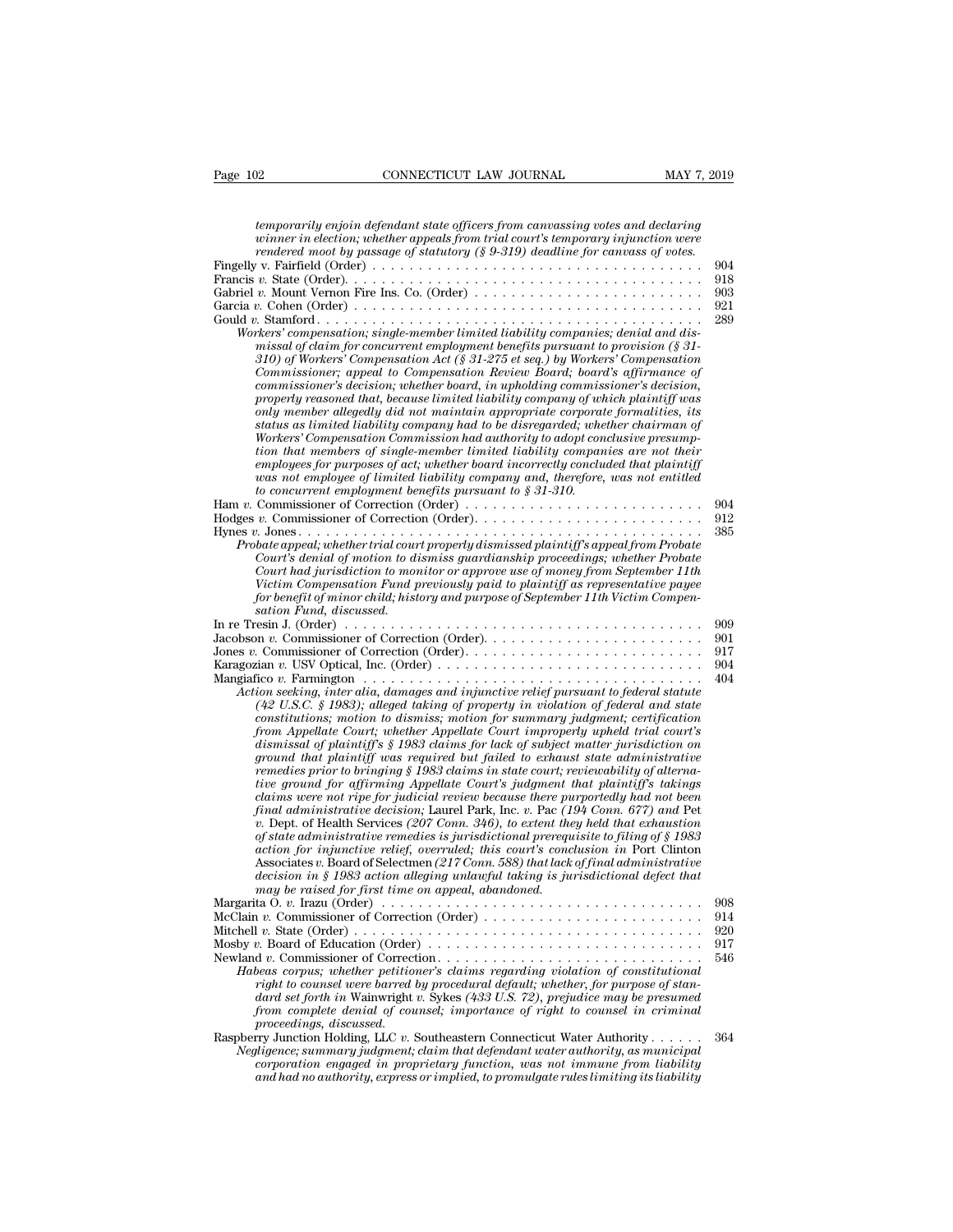*for negligence; claim that, if defendant had such authority, rule limiting liability*<br>*for negligence; claim that, if defendant had such authority, rule limiting liability*<br>*would not be reasonable exercise of authority b would more commeter commeter commeter commeter commeter and such authority, rule limiting liability*<br>*would not be reasonable exercise of authority because defendant was not subject*<br>*to regulations that might otherwise c to regligence; claim that, if defendant had such authority, rule limiting liability*<br>for *negligence; claim that, if defendant had such authority, rule limiting liability*<br>*to regulations that might otherwise circumscribe* 2019<br>*for negligence; claim*<br>*would not be reason*<br>*to regulations that i*<br>*commissioner of*<br>*c*. Commissioner of for negligence; claim that, if defendant had such authority, rule limiting liability<br>would not be reasonable exercise of authority because defendant was not subject<br>to regulations that might otherwise circumscribe its abil for negligence; claim that, if defendant had such authority, rule limiting liability<br>would not be reasonable exercise of authority because defendant was not subject<br>to regulations that might otherwise circumscribe its abil for negligence; claim that, if defendant had such authority, rule limiting liability<br>would not be reasonable exercise of authority because defendant was not subject<br>to regulations that might otherwise circumscribe its abil *vould not be reasonable exercise of authority because defendant was not subject*<br>to regulations that might otherwise circumscribe its ability to set rates to cover<br>liability costs.<br>Rivera v. Commissioner of Correction (Or to *vegulations that might otherwise circumscribe its ability to set rates to cover*<br>
lability costs.<br>
Rivera v. Commissioner of Correction (Order)<br>
Ross v. Commissioner of Correction (Order)<br>
Smalls v. Commissioner of Cor *Wrongful death action pursuant to statute (§ 52-555) against defendant manufacturies (Statute defendant manufacturies (§ 72-555) against defendant manufacturies, ads relation pursuant to statute (§ 52-555) against defenda ers* commissioner of Correction (Order)<br> *e.* Commissioner of Correction (Order)<br> *e.* Commissioner of Correction (Order)<br> *e.* Commissioner of Correction (Order)<br> *e.* Commissioner of Correction (Order)<br> *e.* Sample deat *that defendants of Correction (Order)*<br> *that defendants of Correction (Order)*<br> *that defendants negligently entrusted in school shooting; claim*<br> *that defendants negligently entrusted to civilian consumers assault rifl suitable for use only by military and law enforcement personnelisioner of Correction (Order)*<br> *sume is commissioner of Correction (Order)*<br> *sume and law enforcement personnelision, and sellers of semiautomatic rifle use defendants in correction (order)*<br> *definition connection (order)*<br> *deshmaster Firerarms international, LLC*<br> *defendant manufacturers, distributors, and sellers of semiautomatic rifle used in school shooting, claim<br>
tha et seq.) through sale or wrongful marketing of rifle; motion to strike plaintiffs' complaint in that all of plaintiffs'* claims were barred to statute ( $\delta$  52-555) against defendant manufacturers, distributors, and sellers of semiautomatic rifle used in school shooting; claim that defendants negligentl *Commerce in Arms Act (PLCAA)* (15 U.S.C. §§ 7901 and propertional commercers, distributors, and sellers of semiautomatic rifle used in school shooting; claim that defendants negligently entrusted to civilian consumers ass *ers, astributors, and setters of seminatiomatic rifle used in school shooting; claim*<br>that defendants negligently entrusted to civilian consumers assault rifle that is<br>suitable for use only by military and law enforcement *chat defendants negligently entrusted to cuvitan consumers assault rifle that is* suitable for use only by military and law enforcement personnel; claim that defendants violated Connecticut Unfair Trade Practices Act (CUT *whether for use only by multary and law enforcement personnel; claim that* defendants violated Connecticut Unfair Trade Practices Act (CUTPA) (§ 42-110a et seq.) through all of plaintiffs' claims were barred by Protection *defendants violated Connecticut Unfair Trade Practices Act (CUTPA) (§ 42-110a*<br>et seq.) through sale or wrongful marketing of rifle; motion to strike plaintiffs'<br>complaint; claim that all of plaintiffs' claims were barred *et seq.) through sale or wrongful marketing of rifle; motion to strike plaintiffs*<br> *commerce in Arms Act (PLCAA)* (15 U.S.C. §§ 7901 *through 7903 [2012]);*<br> *Commerce in Arms Act (PLCAA)* (15 U.S.C. §§ 7901 *through 790 complarnt; clarm that all of plarntyffs' clarms were barred by Protection of Lawfull Commerce in Arms Act (PLCAA) (15 U.S.C. §§7901 through 7903 [2012]); whether trial court correctly concluded that plaintiffs did not p business relationship (15 U.S.C. §§ 7901 through 7903 [2012]);*<br>
whether trial court correctly concluded that plaintiffs did not plead legally suffic-<br>
cient cause of action based on negligent entrustment under state comm *applicable to wrongful death plantitifs and not plead legally sufficient cause of action based on negligent entrustment under state common law;*<br>whether trial court improperly struck plaintiffs' claims under cUITPA on gro *cient cause of action based on negligent entrustment under state common law;*<br>whether trial court improperly struck plaintiffs' claims under CUTPA on ground<br>that plaintiffs lacked standing because they were third-party vi whether trad court improperty struck plaintiffs' claims under CUTPA on ground<br>that plaintiffs lacked standing because they were third-party victims who did not<br>have consumer or commercial relationship with defendants; clai *that planntyfs lacked standing because they were third-party victims who did not<br>have consumer or commercial relationship with defendants; claim that prudential<br>concerns supported restriction of CUTPA standing to persons* have consumer or commercial relationship with defendants; claim that prudential<br>concerns supported restriction of CUTPA standing to persons who have direct<br>business relationship with alleged wrongdoer; whether statute of l *concerns supported restriction of CUTPA standing to persons who have direct*<br>business relationship with alleged wrongdoer; whether statute of limitations<br>applicable to curongful death claims or whether statute of limitati *business relationship with alleged wrongdoer; whether statute of limitations applicable to wrongful death claims or whether statute of limitations applicable to CUTPA violainor, whether plaintiffs' wrongful death claims p to CUTPA claims applied to cause of action for wrongful death predicated on CUTPA violation; whether plaintiffs' wrongful death claims predicated on theory that any sale of military style assault weapons, such as rifle in to CUTPA claims applied to cause of action for wrongful death predicated on CUTPA violation; whether plaintiffs' wrongful death claims predicated on theory that any sale of military style assault weapons, such as rifle in CUTPA violation; whether plaintiffs' wrongful death claims predicated on theory*<br>that any sale of military style assault weapons, such as rifle in question, repre-<br>sented unfair trade practice were time barred; whether pl *that any sale of multary style assault weapons, such as rifle in question, represented unfair trade practice were time barred; whether plaintiffs' wrongful death claims predicated on theory that defendants violated CUTPA inted unfair trade practice were time barred; whether plaintiffs' wrongful death* claims predicated on theory that defendants violated CUTPA by advertising and marketing rifle in unethical, oppressive, immoral, and unscru *claims predicated on theory that defendants violated CUTPA by advertising and* marketing rifle in unethical, oppressive, immoral, and unscrupulous manner were time barred; claim, as alternative ground for affirming trial marketing rifle in unethical, oppressive, immoral, and unscrupulous manner<br>were time barred; claim, as alternative grownd for affirming trial court's judg-<br>ment, that exclusivity provision of Connecticut Product Liability *CUTPA by marketing provision of Connecticut Product Liability Act (§ 52-572n*  $[a]$ ) barred plaintiffs' CUTPA claims that were predicated on defendants' allegedly  $u$ ) barred plaintiffs' CUTPA claims that were predicated o ment, that exclusivity provision of Connecticut Product Liability Act (§ 52-572n)<br>
[a]) barred plaintiffs' CUTPA claims that were predicated on defendants' allegedly<br>
wrongful advertising and marketing of rifle; whether pe *fal) barred planntiffs'* CUTPA claims that were predicated on defendants' allegedly<br>wrongful advertising and marketing of rifle; whether personal injuries resulting<br>in death that are alleged to have resulted directly from *that firearms manufacturer or seller whether personal injuries resulting*<br>in death that are alleged to have resulted directly from wrongful advertising<br>and marketing practices are cognizable under CUTPA; whether PLCAA bar *in death that are alleged to have resulted directly from wrongful advertising*<br>and marketing practices are cognizable under CUTPA; whether PLCAA barred<br>plaintiffs' wrongful death claims predicated on theory that defendant and marketing practices are cognizable under CUTPA; whether PLCAA barred<br>plaintiffs' wrongful death claims predicated on theory that defendants violated<br>CUTPA by marketing rifle in question to civilians for criminal purpos planntiffs' wrongful death claims predicated on theory that defendants violated<br>CUTPA by marketing rifle in question to civilians for criminal purposes; whether<br>firial court correctly concluded that CUTPA, as applied to pl *CUTPA* by marketing rifle in question to civilians for criminal purposes; whether trial court correctly concluded that CUTPA, as applied to plaintiffs' allegations, fell within PLCAA's "predicate" exception to immunity fo *fell within PLCAA's "predicate" exception to immunity for civil actions alleging position that firearms manufacturer or seller knowingly violated state or federal statute* "applicable" to "sale or marketing" of firearms, and violation was proximate cause of harm for which relief was sought; review of *that firearms manufacturer or seller knowingly violated state or federal statute* "applicable" to "sale or marketing" of firearms, and violation was proximate cause of harm for which relief was sought; review of text of p *"applicable" to "sale or marketing" of firearms, and violation was proximate* cause of harm for which relief was sought; review of text of predicate exception and legislative history of PLCAA to determine whether Congress *cause of harm for which relief was sought; review of text of predicate exception*<br>and legislative history of PLCAA to determine whether Congress intended to<br>preclude actions alleging that firearms manufacturer or seller v and legislative history of PLCAA to determine whether Congress intended to<br>preclude actions alleging that firearms manufacturer or seller violated state<br>consumer protection laws by promoting its firearms for illegal, crimi preclude actions alleging that firearms manufacturer or seller violated state<br>consumer protection laws by promoting its firearms for illegal, criminal pur-<br>poses; whether CUTPA qualified as predicate statute under PLCAA in *consumer protection taws by promoting its firearms for illegal, criminal pur-*<br>poses; whether CUTPA qualified as predicate statute under PLCAA insofar as it<br>applied to wrongful advertising and marketing claims; whether co poses; whether CUTPA qualified as predicate statute under PLCAA insofar as it applied to wrongful advertising and marketing claims; whether congressional statement of findings and purposes set forth in PLCAA tent support f *applied to wrongful advertising and statement of findings and purposes court's conclusion that Congress did wrongful advertising and marketing construing statute of general applicable would lead to absurd results; whether* statement of *yriatings* and *purposes* set *yout in FLCAA ton support for this*<br>court's conclusion that Congress did not intend PLCAA to preclude plaintiffs'<br>wrongful advertising and marketing claims brought pursuant to C Fourts countries and compress and more than 1 EXA to be predicate patternal and more constraing and marketing claims brought pursuant to CUTPA; whether constraing statute of general applicability such as CUTPA to be predic *Burglary; lawerissing una marketing catins orough pursuant to CUTA, whether*<br> *Burglary; larceny; whether extrinsic indicia of congressional intent*<br> *Burglary; larceny; conspiracy; attempt; criminal mischief; criminal tr signary* starting starting to the prediction of original and to absurd results; whether extrinsic indicia of congressional intent supported conclusion that CUTPA, as applied to plaintiffs' claims, qualified as predicate s

*properly granted motion to dismiss on basis of its conclusion that state obtained defendant statute under PLCAA.*<br> *defendant cell phone distribution cell phone distribution cell phone distribution*<br> *defendant's prospective and historical cell phone data from his telecommunica-*<br> *defendant's prospect tions carrier in violations carrier in violations carrier in the form of the propertions carrier in violations carrier in violations to suppress; motion to dismiss; whether trial court property granted motion to dismiss o form and the mention constrained in the amendment principlery; largery assession of burglar tools; motions to suppress; motion to dismiss; whether trial court property granted motion to dismiss on basis of its conclusion forth in United States Supreme Court's decision in inschief; criminal trover; possession of burglar tools; motions to suppress; motion to dismiss; whether trial court properly granted motion to dismiss on basis of its con*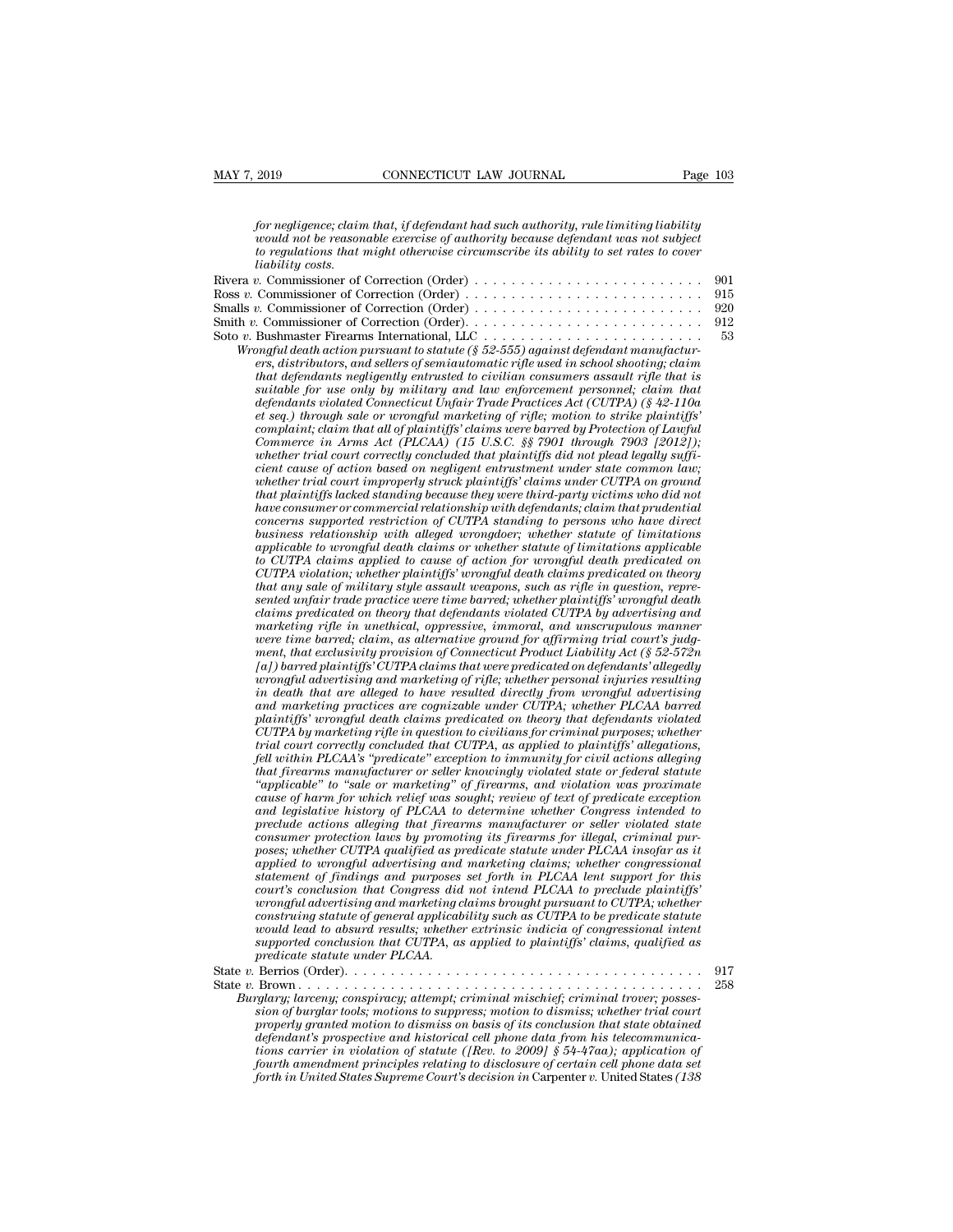| Page 104<br>CONNECTICUT LAW JOURNAL<br>MAY 7, 2019                                                                                                                                                                                                                                                                                                                                                                                                                                                                                                                                                                                                                                                                                                                                    |                                 |
|---------------------------------------------------------------------------------------------------------------------------------------------------------------------------------------------------------------------------------------------------------------------------------------------------------------------------------------------------------------------------------------------------------------------------------------------------------------------------------------------------------------------------------------------------------------------------------------------------------------------------------------------------------------------------------------------------------------------------------------------------------------------------------------|---------------------------------|
| S. Ct. 2206), discussed; whether suppression of cell phone data was appropriate<br>remedy when records were obtained in violation of defendant's fourth amendment<br>rights and in violation of § 54-47aa; whether good faith exception to exclusionary<br>rule was applicable to unconstitutional disclosure of historical cell phone data;<br>whether trial court correctly determined that state failed to meet its burden of<br>proving that inevitable discovery doctrine was applicable, under facts of case,<br>to witness' statement to police and potential trial testimony implicating defendant                                                                                                                                                                            |                                 |
| in charged crimes.<br>Attempt to commit murder; certification from Appellate Court; sufficiency of evi-<br>dence; whether Appellate Court properly construed substantial step subdivision<br>of attempt statute (§ 53a-49 [a] [2]) to require inquiry to focus on what already                                                                                                                                                                                                                                                                                                                                                                                                                                                                                                        | 910<br>913<br>1                 |
| has been done rather than on what remains to be done to complete the substantive<br>crime in determining whether defendant's conduct constituted substantial step<br>in course of conduct planned to culminate in his commission of murder.                                                                                                                                                                                                                                                                                                                                                                                                                                                                                                                                           | 239                             |
| Criminal possession of pistol; carrying pistol without permit; conditional plea of<br>nolo contendere; claim that trial court improperly denied defendant's motion to<br>suppress handgun that gave rise to charges against defendant; whether anony-<br>mous 911 call in which caller claimed to have seen young man with handgun<br>was sufficient to give rise to reasonable suspicion that defendant had been engaged<br>in criminal activity; factors for determining whether anonymous tip has suffi-<br>cient indicia of reliability under Navarette v. California (572 U.S. 393), discussed.                                                                                                                                                                                  |                                 |
| Sexual assault second degree; risk of injury to child; certification from Appellate<br>Court; claim that Appellate Court improperly determined that trial court had<br>abused its discretion in precluding testimony of complainant's boyfriend regard-<br>ing complainant's behavior on ground that such testimony was cumulative of<br>other evidence presented at trial; reviewability of state's unpreserved claim that<br>testimony of complainant's boyfriend was properly excluded; whether improper<br>exclusion of witness' testimony was harmless error when case turned solely on<br>credibility of complainant's testimony.                                                                                                                                               | 201                             |
| Assault first degree; conspiracy to commit assault first degree; tampering with<br>physical evidence; certification from Appellate Court; whether Appellate Court<br>correctly concluded that trial court had properly granted in part motions to<br>quash defendant's subpoena seeking certain audio recordings of his codefendants'<br>conversations made by Department of Correction; whether trial court correctly<br>concluded that department was not required to provide defendant with unre-<br>viewed recordings that department's monitor preserved pursuant to defendant's<br>subpoena because they were not part of state's investigatory file and defendant<br>failed to provide evidence to suggest that any review of them would result in<br>exculpatory information. | 922<br>628                      |
| Murder; certification from Appellate Court; whether Appellate Court correctly con-<br>cluded that defendant was not deprived of due process right to fair trial by certain<br>alleged prosecutorial improprieties; claim that trial court retained jurisdiction<br>to hear timely filed motion for new trial following execution of defendant's<br>sentence; whether trial court committed reversible error by imposing sentence<br>while defendant's motion for new trial was pending; whether defendant's sentence<br>should be vacated pursuant to plain error doctrine; jurisdiction of trial courts<br>in criminal proceedings, discussed.                                                                                                                                       | 918<br>909<br>908<br>910<br>561 |
| Risk of injury to child; motion to suppress; certification from Appellate Court;<br>whether Appellate Court correctly determined that defendant's statements made<br>during custodial interrogation did not constitute clear and unequivocal invoca-<br>tion of his right to counsel under standard set forth in Davis v. United States                                                                                                                                                                                                                                                                                                                                                                                                                                               | 906<br>318                      |